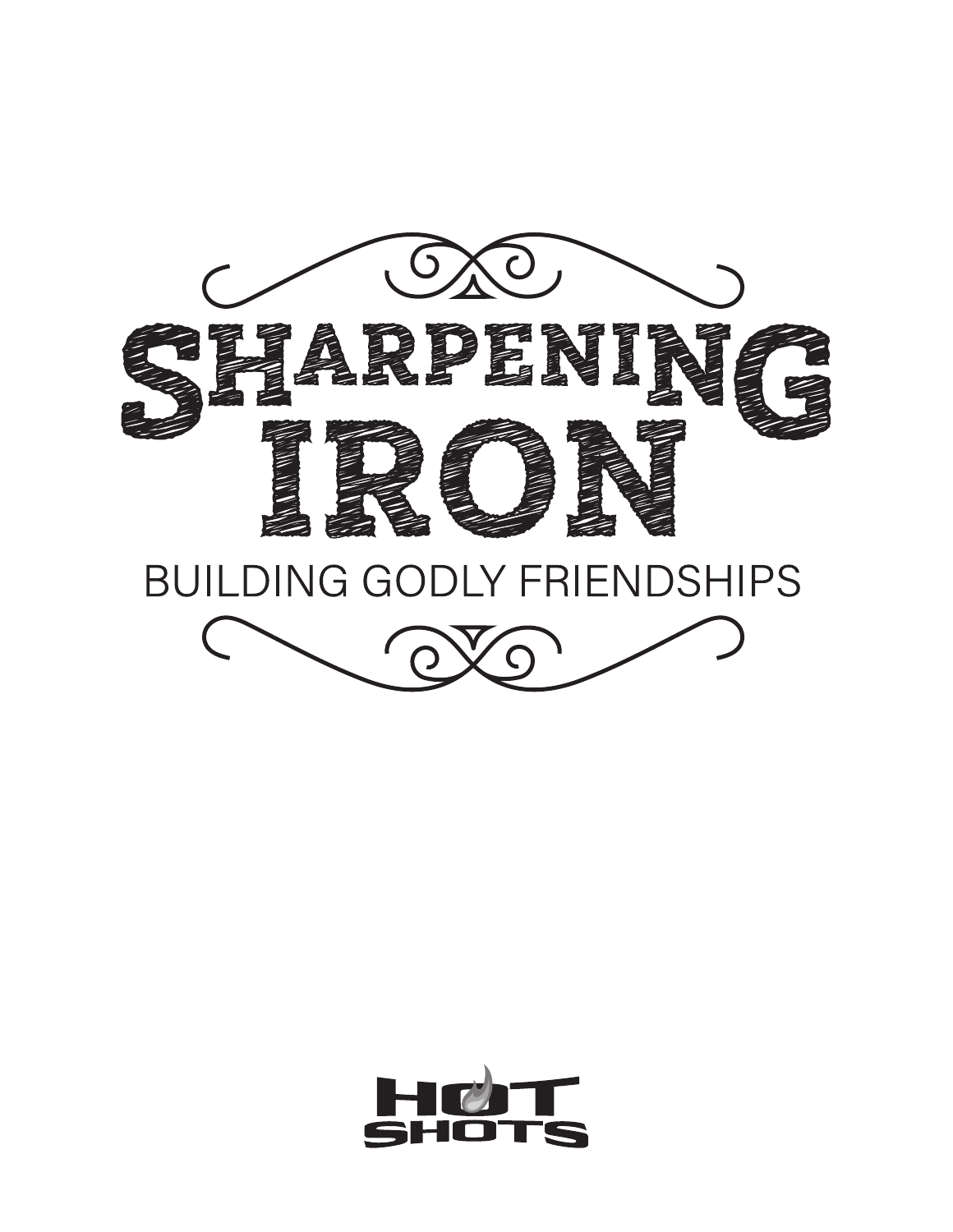*Sharpening Iron: Building Godly Friendship*s Revised by Christa Lord

Copyright 2021 by Positive Action for Christ, Inc., P.O. Box 700, 502 W. Pippen Street, Whitakers, NC 27891.

positiveaction.org

All rights reserved. No part may be reproduced in any manner without permission from the publisher.

Some material revised and adapted from *Friends: The Fabric of Life* by Jeff Diedrich and Tom Farrell, and from *Love and Truth: Navigating Relationships with God's Grace* by Jim and Christa Lord.

Printed in the United States of America

Print ISBN: 978-1-59557-365-0 PDF ISBN: 978-1-59557-366-7

Edited by Kristi Houser Layout and design by Jim and Christa Lord Cover photo by Josh Ludlow

Published by

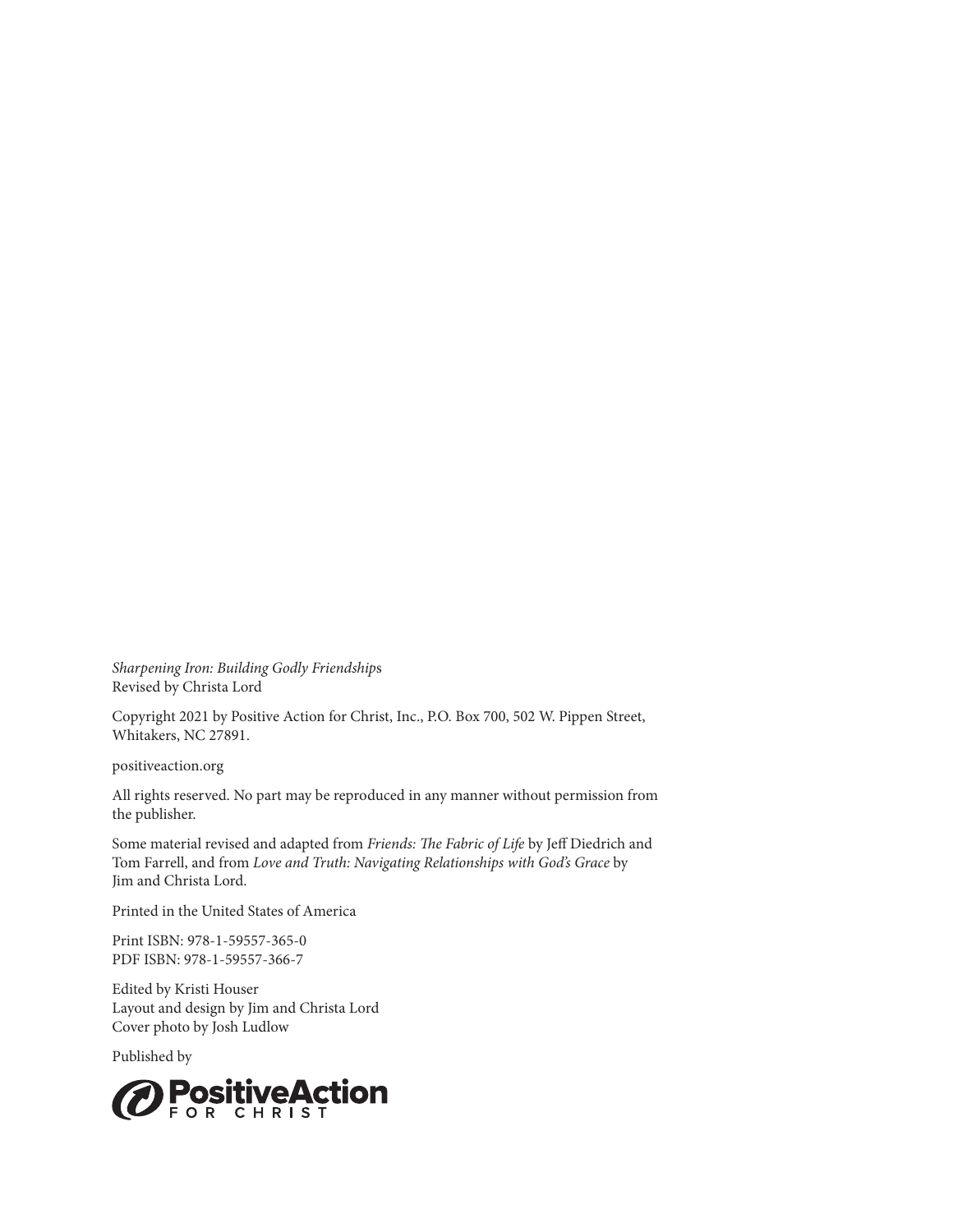# **Table of Contents**

| Lesson 1-What Is Friendship? 7                      |
|-----------------------------------------------------|
| <b>Lesson 2-Characteristics of a Good Friend 13</b> |
| <b>Lesson 3–Characteristics of a Bad Friend  19</b> |
| <b>Lesson 4</b> —Building a Good Friendship 27      |
| Lesson 5-How to Heal a Friendship 35                |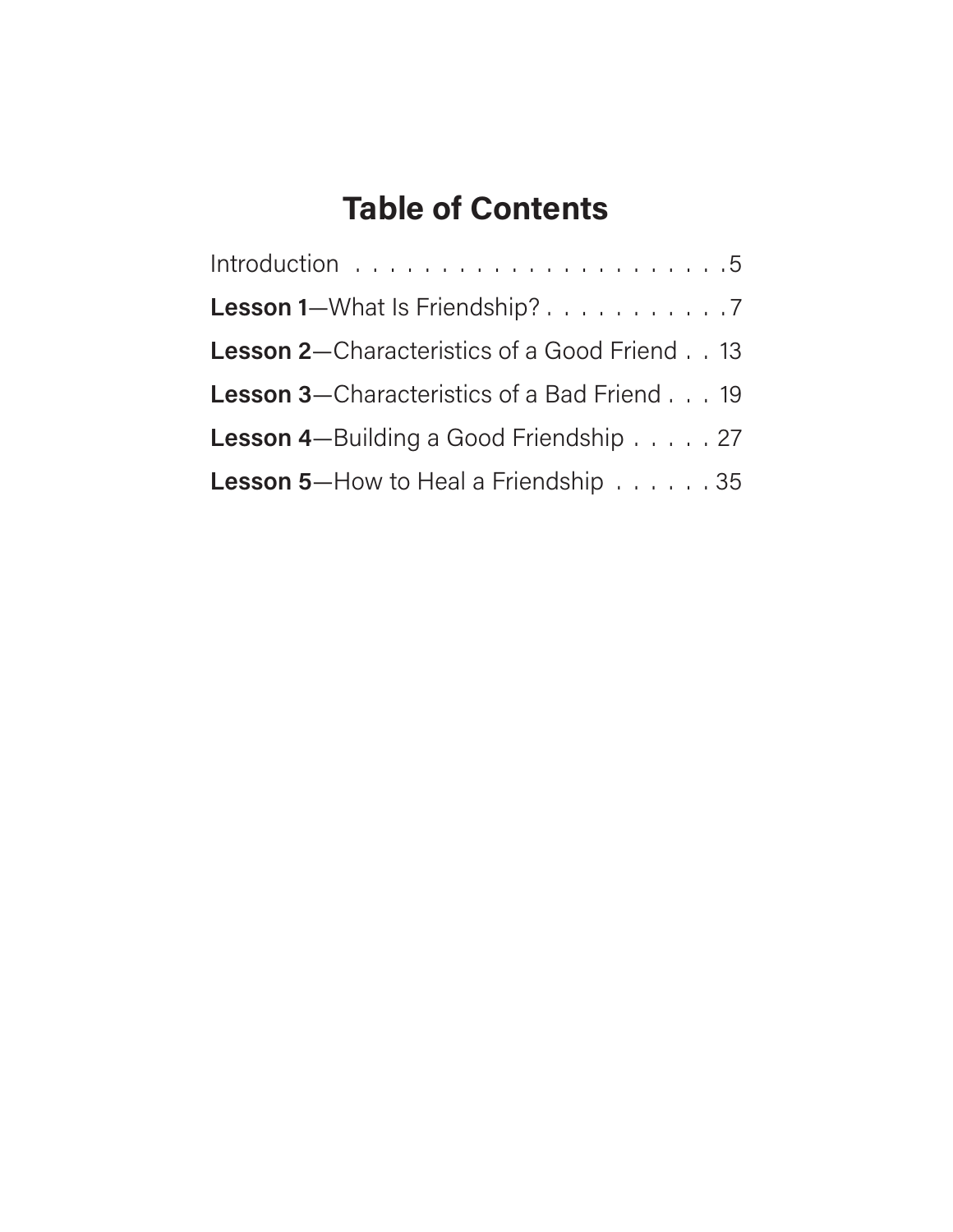# **Introduction**

God's Word is the primary catalyst for our spiritual growth. And as God teaches us His truth through His Word, He does so in a way that captivates our attention and opens our understanding. Just as Christ illustrated His teaching with tangible objects—a coin, a tree, or a sheep—you can use illustrations to cement biblical principles in the minds of your students. As you teach, instead of simply talking about how God's Word reveals our heart (cf. James 1:22–25), bring a mirror to show your students.

Hot Shots encourage interaction between students and teacher through exercises, handouts, and lively illustrations. Use the suggestions provided in each lesson, but feel free to enrich the lesson by using your own ideas.

# **Lesson Format**

Each Hot Shot lesson follows the same format.

- The **Warm-Up** introduces the lesson topic to your students through activities such as songs, games, handouts, and discussion questions.
- The **Bridge** transitions from The Warm-Up to the main text of Scripture for the lesson.
- The **Lesson Content** introduces and expands the main points. Throughout the lesson, you'll use handouts and discussion questions to help students internalize what they've heard.
- The **Closing** concludes the lesson by reviewing the main points and applying them to your students' lives.

Handouts may be copied for church use. They are also available as a free PDF download on the *Sharpening Iron* product page at **positiveaction.org**.

#### Before Each Lesson ...

- 1. Read through the lesson and note the objectives and any preparation needed for creative teaching segments.
- 2. Adapt the lesson if necessary. Determine ahead of time if you'll need to modify teaching methods or activities to fit your equipment or facilities.
- 3. Plan your schedule for class time. Each lesson can be taught in 30–45 minutes, but feel free to shorten or lengthen the lesson to fit your needs.
- 4. Be enthusiastic! Excitement on your part will help cultivate your students' interest. If you don't feel that one of the teaching ideas or Warm-Ups provided will excite your teens, modify it to fit your group.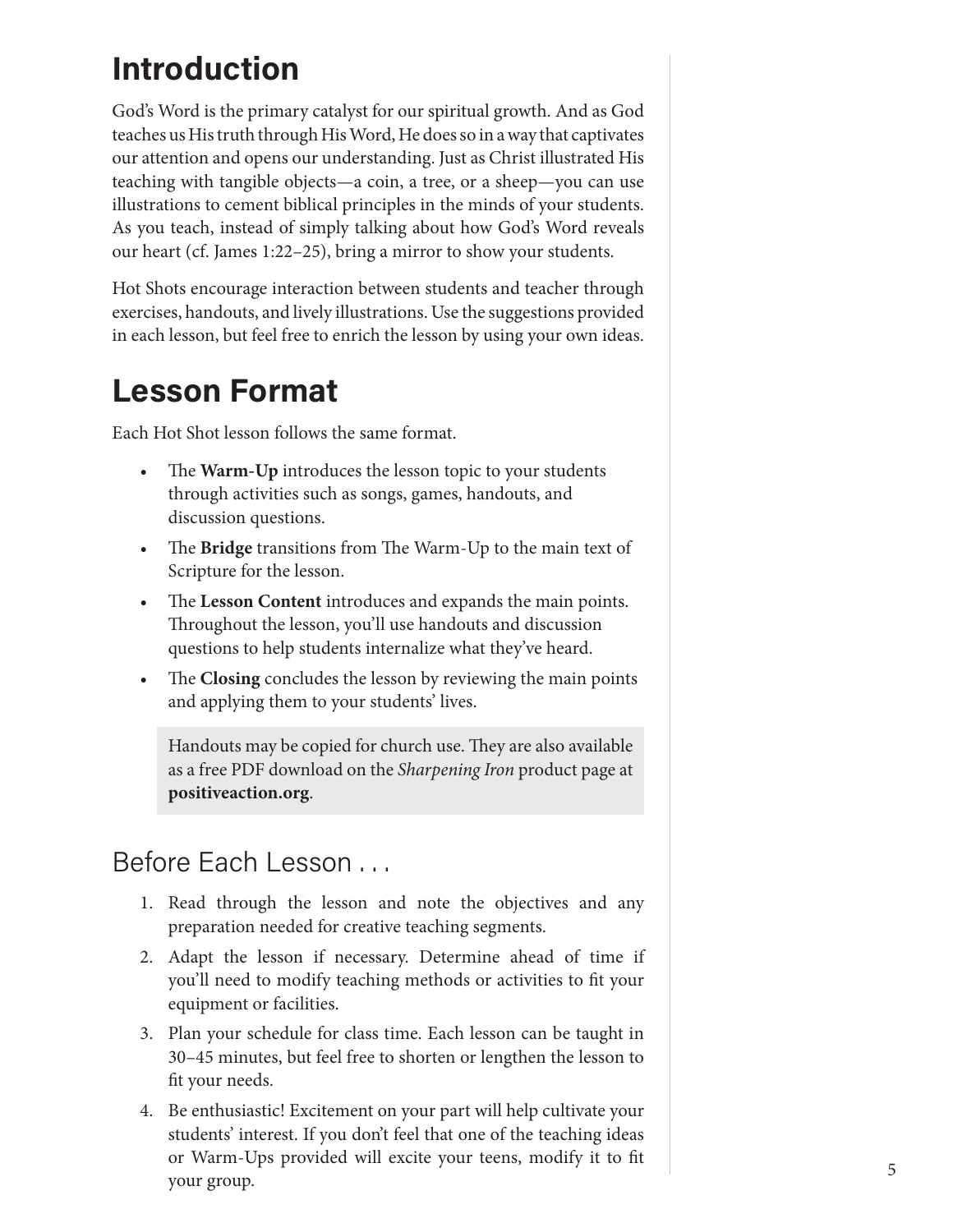# **Course Objectives**

This study will . . .

- Examine the purpose and blessings of friendship
- Note the qualities of a good friend, as well as the qualities of a bad friend
- Discuss good listening and communication skills
- Map out conflict resolution within a friendship
- Distinguish forgiveness, restoration, and reconciliation

# **Lesson Overview**

#### *Lesson 1—What Is Friendship?*

- Friendship is a way to share God's goodness with a friend.
- The purpose of friendship is to glorify God.
- Friendship offers fun, support, community, and growth.

#### *Lesson 2—Characteristics of a Good Friend*

- A good friend loves, builds trust, and reaches out.
- Love often requires personal sacrifice.

#### *Lesson 3—Characteristics of a Bad Friend*

- We should not make close friends with people who degrade themselves or others.
- Self-centeredness is the opposite of the love described in 1 Corinthians 13:4–7.

#### *Lesson 4—Building a Good Friendship*

- Good listening requires paying attention.
- Verbal and nonverbal communication are equally important.
- We should respect our friends, even when we disagree.

#### *Lesson 5—How to Heal a Friendship*

- Before you confront a friend who has wronged you, address your own sin.
- If possible and appropriate, let love cover minor offenses.
- Forgiveness is unconditional, but reconciliation and restoration depend on the willingness of both parties.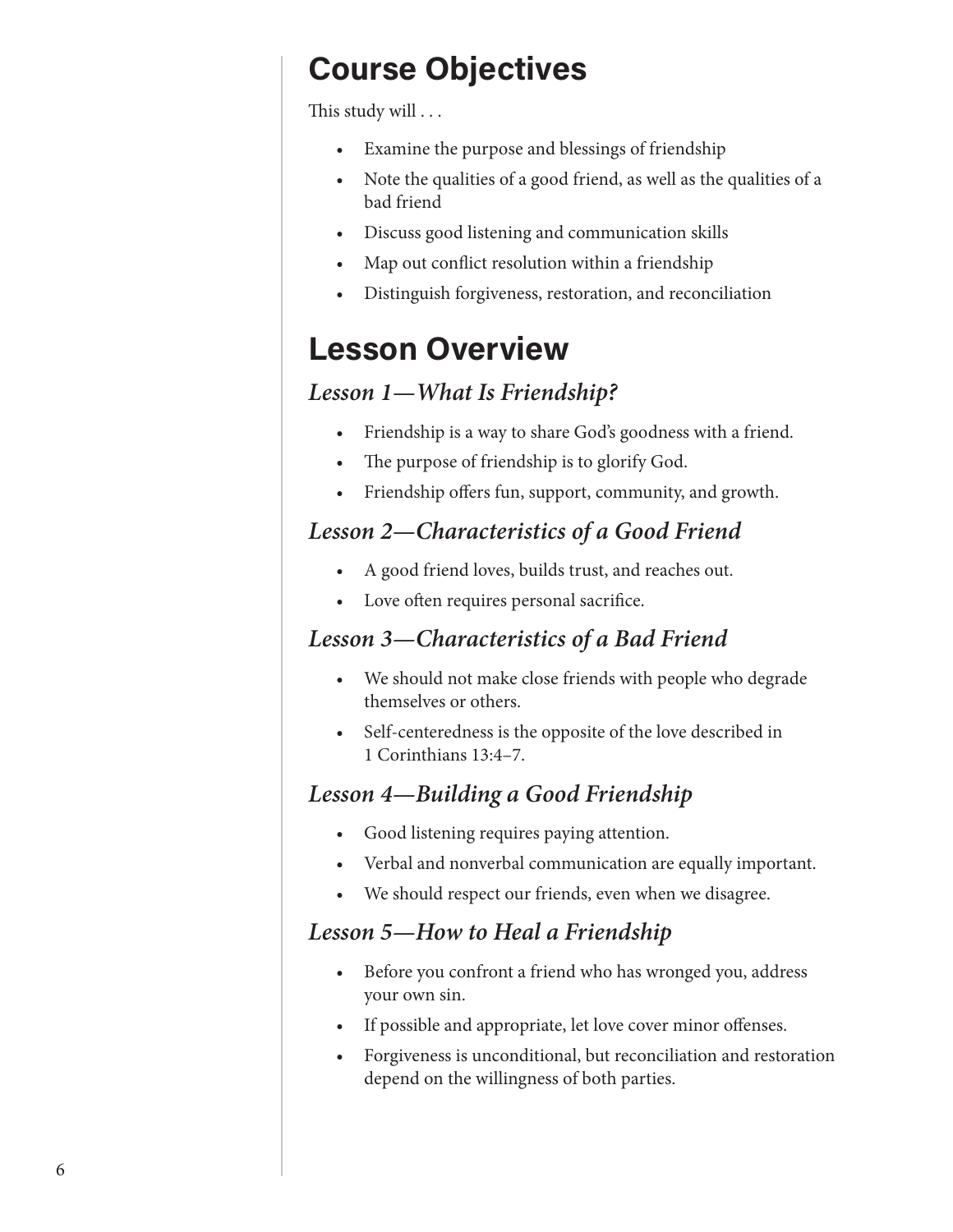#### LESSON 1



Before we dive into creating or improving friendships, we first should define what friendship means.

### **Objectives**

- Friendship is a way to share God's goodness with a friend.
- The purpose of friendship is to glorify God.
- Friendship offers fun, support, community, and growth.

# **Lesson**

# Warm-Up

Give each student a copy of Handout 1 ("The Best Kind of Friend") to work on before class starts, or complete it as a group during class. Discuss what the students chose as the most important qualities of a friend, the least important, and why.

# Bridge

Friendships can be great, mediocre, or straight-up horrible. It all depends on how friends treat each other and how much effort they put into the relationship.

But before we talk about the good and the bad, let's start with the foundation: What is friendship? What makes friendship different from other relationships?

# **What Is Friendship?**

This might seem like a no-brainer, but *friendship* can be defined as the relationship we have with a friend—someone with whom we share God's goodness.

# **Preparation**

You will need . . .

- Copies of Handout 1 ("The Best Kind of Friend") —one per student
- Pens or pencils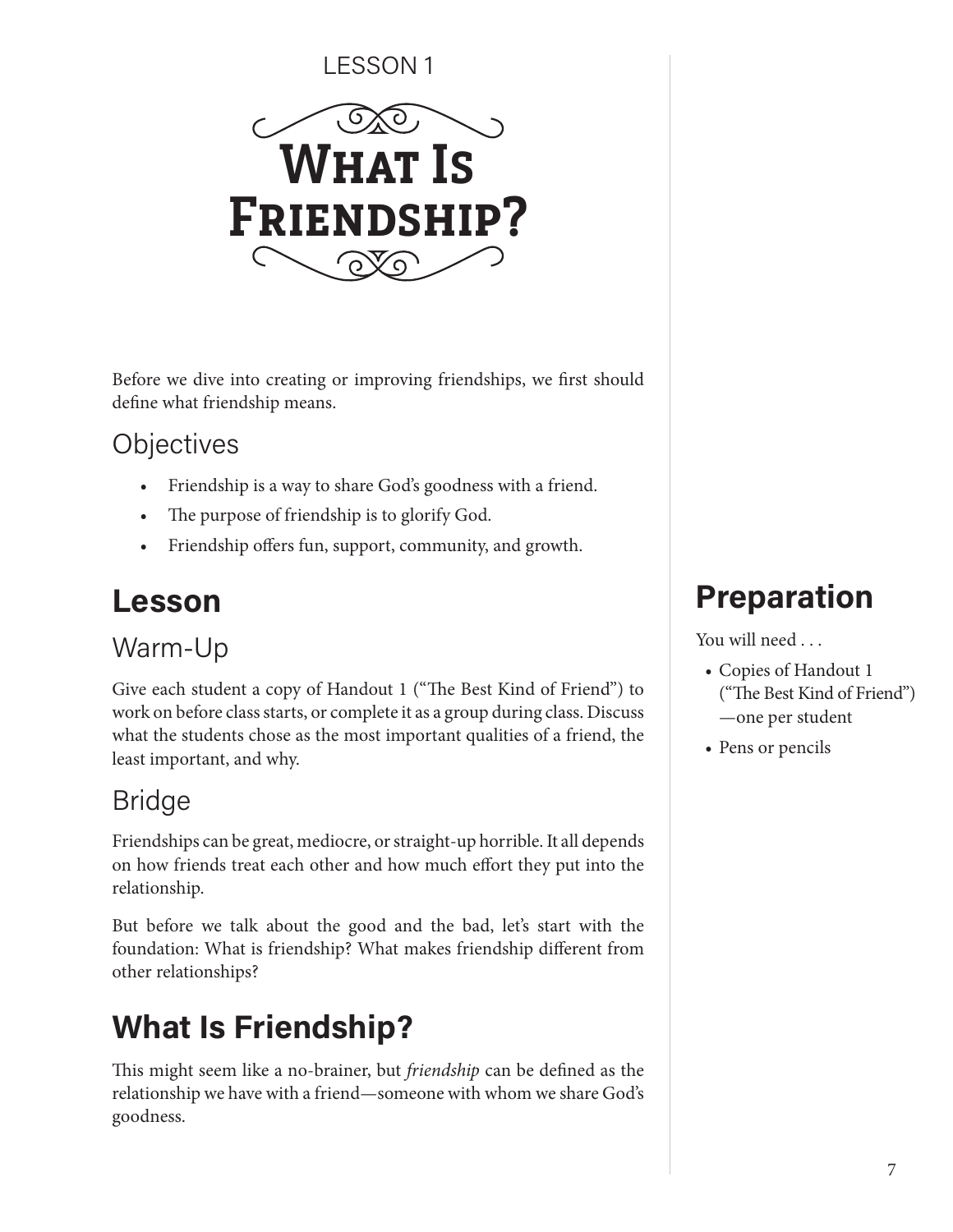The right kind of friendship—true friendship—is really a form of love. We have our friends' best interest at heart. We spend time together, discuss our hopes and fears, offer support, and have fun with them. A good friendship is a great source of joy and encouragement.

# **What Is the Purpose of Friendship?**

We might think that friendship is only about enjoying someone's company—or at the very least, it's a way to avoid loneliness. But the real point of friendship is to glorify God. We interact with our friends in a way that reflects the character and work of God.

> **Discussion: How is friendship different from other relationships?** If we treat friends with the same love and respect we should give to everyone, what makes friendship different? We rely on our friends in ways that we don't rely on everyone we meet. Friendship is a two-way street, involving both give and take.

**Read Psalm 1.** What two types of people are contrasted in this psalm? What is the difference between them? What company do they keep, and what do they pursue?

# **What Are the Blessings of Friendship?**

We can share God's goodness with our friends in specific ways.

### Fun

Friendship gives us a way to enjoy God's gifts with other people. And while socializing may be invigorating for some and exhausting for others, most people enjoy companionship.

#### **Illustration: Adam and Eve**

God designed humans to be social. After creating Adam, He stated that it wasn't good for Adam to live alone—so He made Eve. God created the first people to enjoy each other and to fellowship with Him (Gen. 2:18–23).

#### Support

**Read Ecclesiastes 4:9–12.** We uphold our friends during hard times, and they do the same for us. Our friends make us stronger.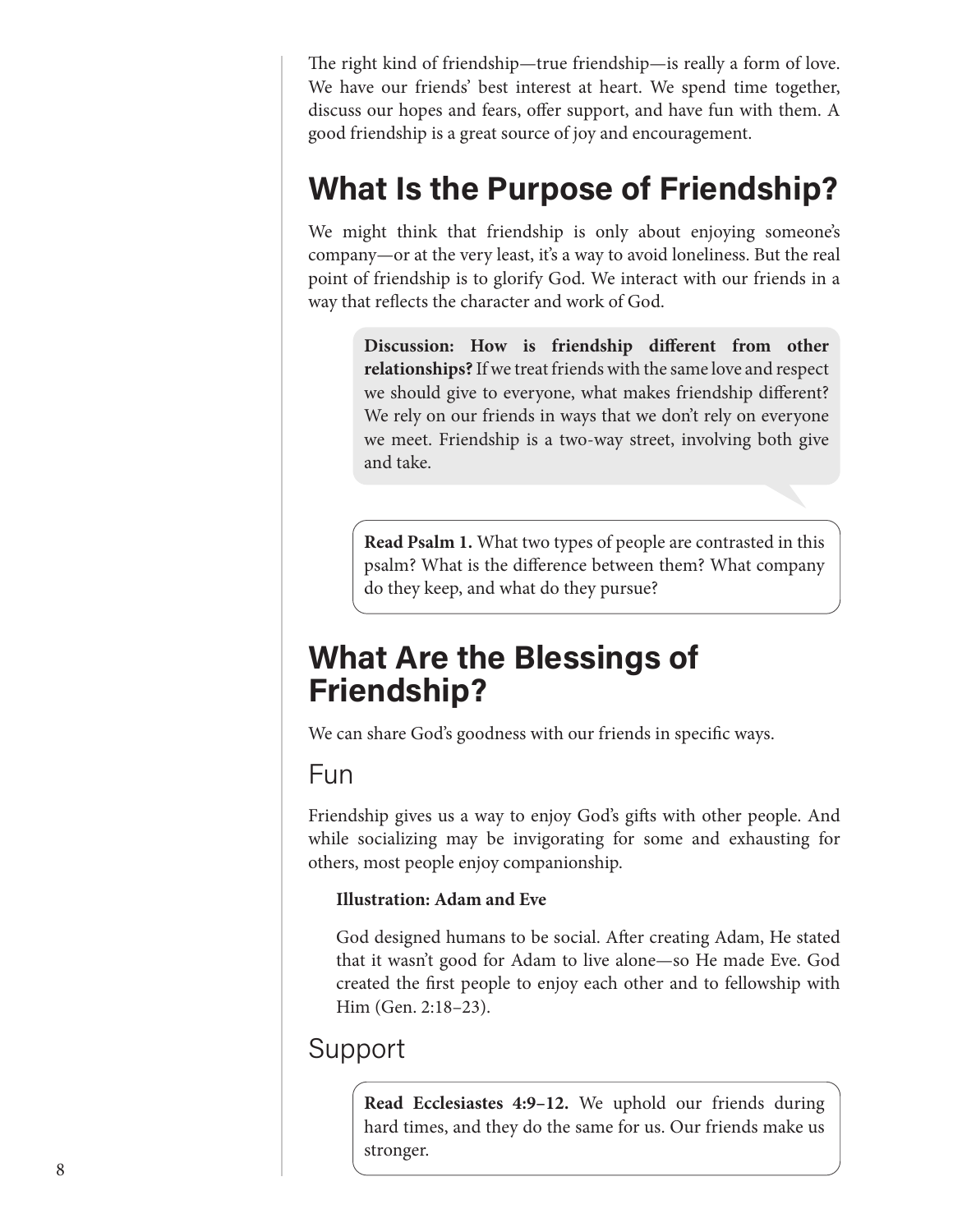Life isn't always fun—sometimes we get discouraged by heavy concerns. During these times, we can lift up our friends with encouragement, comfort, and advice. We celebrate good things together, and we sorrow over misfortune together.

> **Discussion: How does God respond to us when we're hopeless and helpless?** See Psalm 37:23–26; 103:11–14. What are some ways we can reflect this compassion and support to our friends?

#### **Community**

How do people choose friends? We tend to make friends with people who are similar to us. Maybe we like the same things or share the same stage of life. While you're in school, most of your friends will also be in school. If you live in a neighborhood, maybe you're friends with others who live nearby. If you have a job, you may have friends at work. We create a sense of community when we share life experiences with others.

#### **Illustration: Finding New Friends**

The drawback, however, is the risk of losing these friendships as our interests and lifestyles change. That's normal for these kinds of friendships. As you grow, you will make friends with people you may not have considered before.

**Teacher's Note:** You may want to share your own experiences. How did your friendships change as you graduated school, started a family, or moved to a new area?

It's important for our closest friendships to be built on something more than convenience.

> **Read Ephesians 4:4–6.** No matter how diverse Christians may be, we are all unified in Christ.

We all have different backgrounds, cultures, personalities, and life experiences, yet we form a unified family in Jesus. We have the same goal—to become like Christ. This kind of foundation helps to build strong friendships that last over time, forming a bond stronger than our differences.

#### Growth

Our friends greatly influence us—for good or evil. Good friends will help us grow in wisdom by teaching us about ourselves and about God. They can encourage us and challenge our failures. Older, more experienced friends can share wisdom they've learned over the years, helping us to make good life decisions.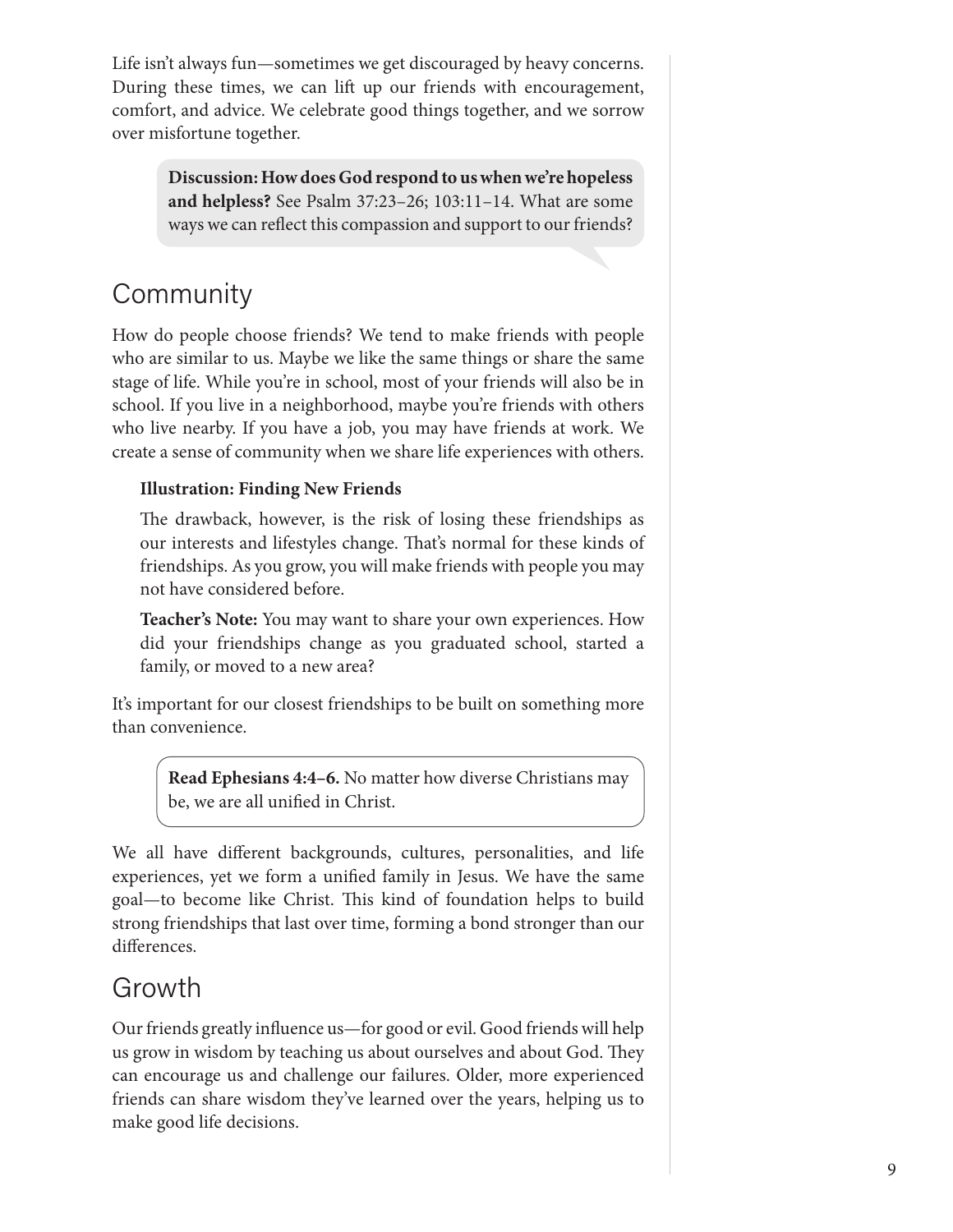On the other hand, the wrong kind of friends can pressure us to make unwise decisions. We may act like them to fit in, until we eventually become like them even when we're apart. When we spend much time with someone, we will copy their speech, worldview, and values.

#### **Illustration: King Rehoboam's Counsel (2 Chron. 10:6–11, 16–19; 1 Kings 12:1–20)**

After King Solomon's death, his son Rehoboam took the throne. Whereas Solomon was known for his wisdom, Rehoboam became known for his foolish decisions. He rejected the wise council of the elders and followed the advice of his younger friends.

He then had to pay the price for his actions. The people revolted against him in civil war, and the Kingdom of Israel split into two. Rehoboam lost his kingship over Israel and fled to another city for safety. His pride and foolishness, encouraged by his friends, tore his country apart.

Because of the great impact that our friends have on us, it's vital that we choose our friends carefully.

> **Discussion: Can a Christian be friends with someone who is unsaved?** Based on our definition of friendship, the answer is yes—with some qualifications. A Christian can and should share goodness with others, including those who are unbelievers.

> However, it's dangerous to underestimate how much our friends influence us. Believers and unbelievers have different values, and those values may differ on moral decisions. And while we should be able to depend on our friends for certain kinds of support, we won't be able to depend on an unsaved friend to offer us spiritual support or correction.

Young people often face pressure to fit in so that they will be liked by others. In a friendship, this can present a huge temptation to sin in order to make someone like us. Most young people should avoid forming *close* friendships or partnerships with the unsaved—*unless* that young person also has close, mature, Christian friends with whom they interact regularly.

While it's important to develop relationships with others, we can't forget the effect they have on us, in turn.

# **Closing**

Each of us needs other people. Friendships are a great way to depend on each other and reflect God's love and truth to the people around us.

In the next lesson, we'll begin to look more closely at how to choose our friends, and how to be the right kind of friend.